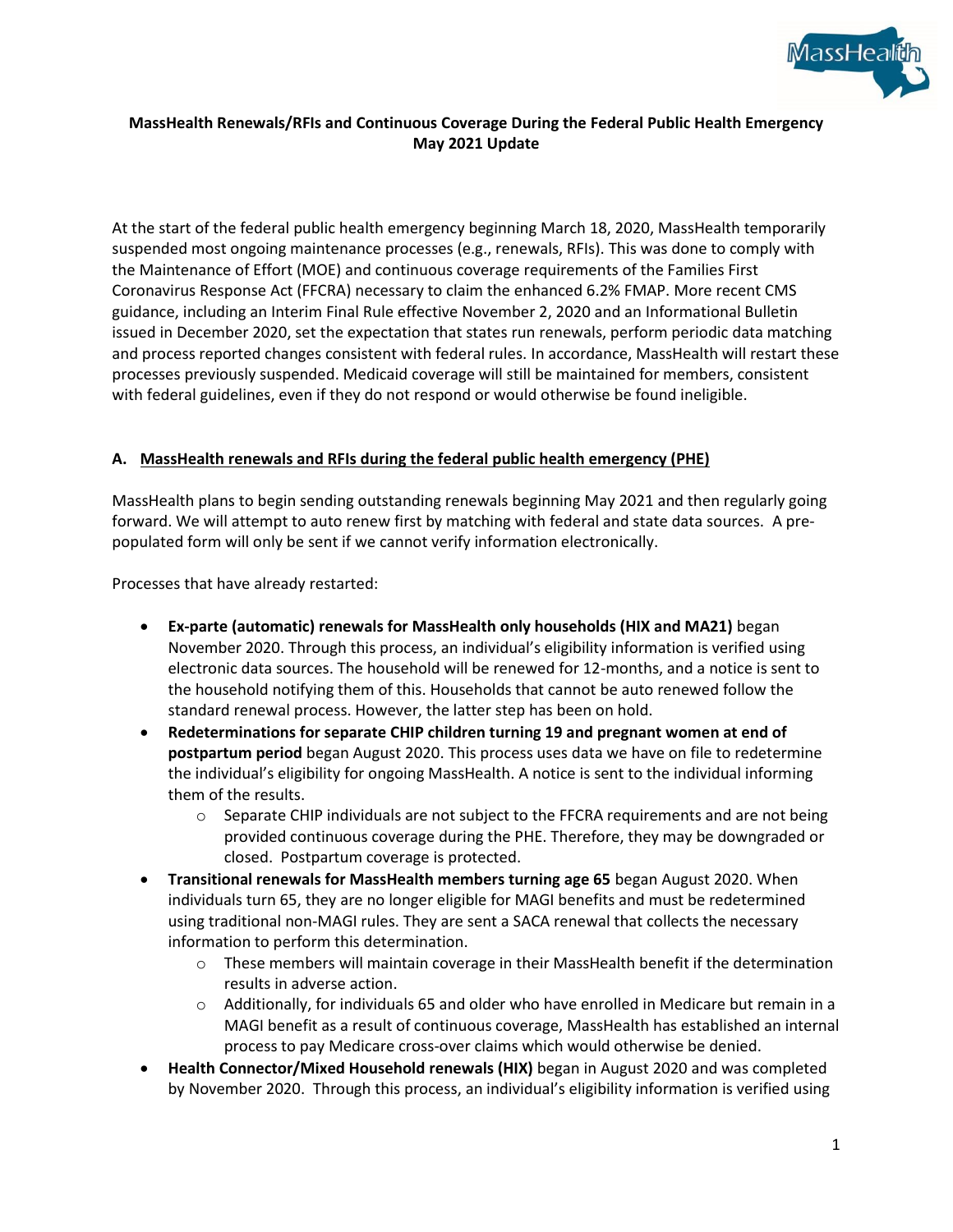

electronic data sources. If member was getting downgraded, they received a pre-populated form.

- $\circ$  Mixed households maintain coverage in their MassHealth benefit if the determination results in adverse action.
- $\circ$  The only exception is in the case the individual was determined Connector eligible before the PHE and was placed in temporary 90-day full or partial HSN, we will begin to expire those after an additional temporary 90-day enrollment period ends.

## **B. Continuous coverage during the federal public health emergency (PHE)**

MassHealth is also updating the continuous coverage workaround to align with the guidelines of the Interim Final Rule (CMS-9912-IFC) issued by CMS effective November 2, 2020.

Coverage may still be closed for the following valid reasons:

- Voluntary withdrawal;
- moved out-of-state; or
- deceased.

Under the revised guidelines, members will be allowed to move between coverage types grouped in the same tier.

- **Tier I\* – Minimum Essential Coverage (MEC):** 
	- o Medicaid and Medicaid Expansion only: Standard, CarePlus, CommonHealth and Family Assistance
	- o Separate CHIP: Family Assistance and CommonHealth
	- o State-funded: Family Assistance and CommonHealth
- **Tier II – Non-MEC (with COVID testing and treatment coverage):** Limited with or without HSN and/or HSN only\*\*, CMSP with Limited or HSN
- **Tier III – Non-MEC with limited benefits:** HSN with ConnectorCare & CMSP-only

*\*The groupings above are for illustrative purposes and do not represent how the rules were established within the eligibility systems. The following caveats are being applied:* 

- o *Medicaid and Medicaid Expansion individuals can move between Medicaid coverage types but will not be moved to state-funded or separate CHIP groups as this would be a loss of valid Medicaid benefit which is not permitted.*
- o *Additionally, individuals in a Medicaid Tier I benefit will not lose Medicaid Tier I coverage during the PHE. This also applies to the state-funded benefits which MassHealth is currently maintaining.*

*\*\* MA has also decided to maintain the CMSP and HSN coverage included with other benefits through the end of the emergency period, but they are not subject to MOE continuous coverage requirements and are not included above.* 

*Please note in the case of temporary 90-day HSN while individual enrolls in ConnectorCare or individual has CMSP only, we are closing.*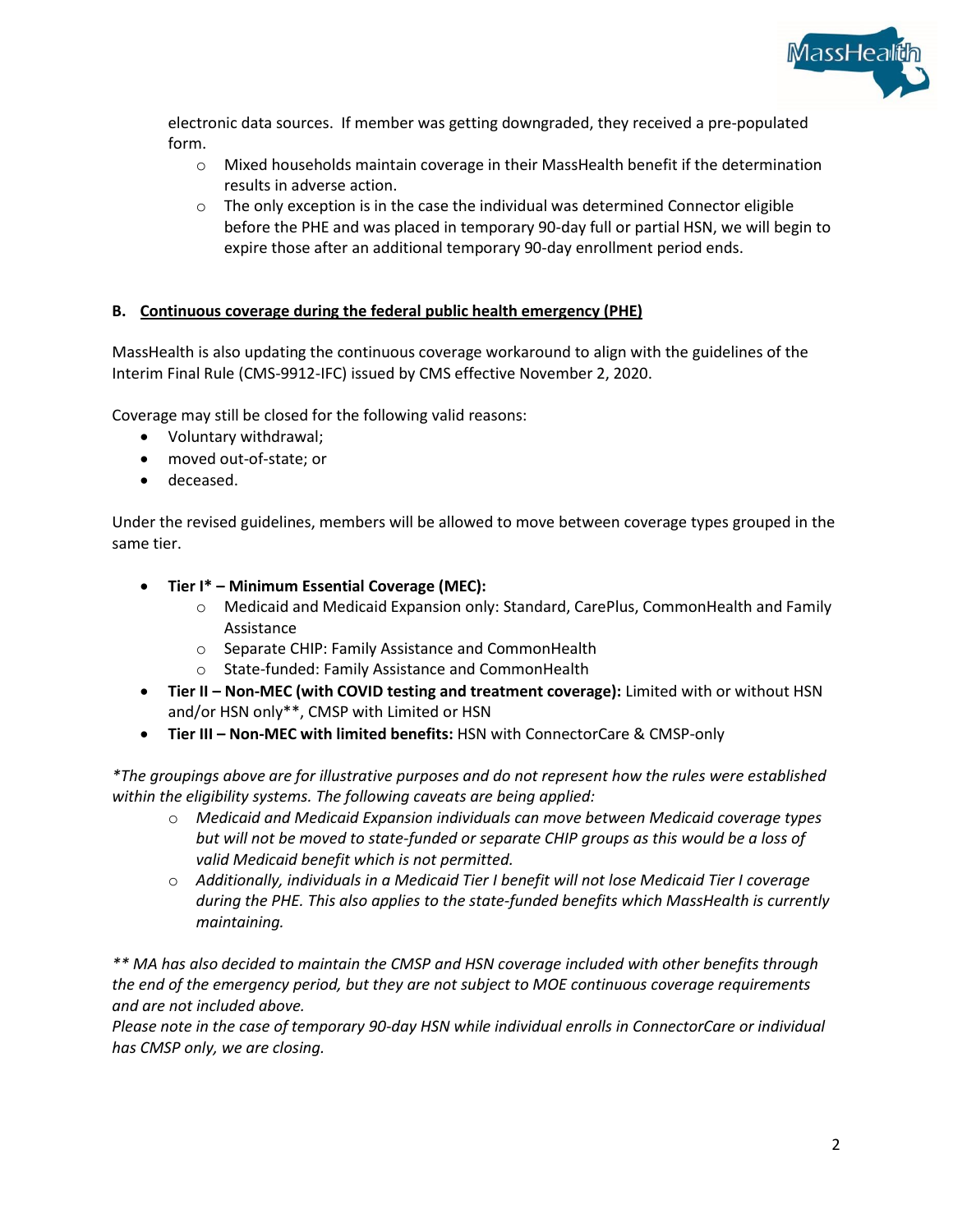

### **FAQs**

#### **1. Who will get a MassHealth Renewal?**

A: We will send renewals to those with a renewal date in the past who could not be auto renewed as well as members who have an upcoming renewal date. All timeframes, noticing and business processes will follow typical renewal practices in place prior to the PHE.

## **Applicable timeframes for members to respond:**

- MAGI Renewal = 45-days
- Non-MAGI Renewal = 30-days

## **2. How many renewals per week does MassHealth intend to send?**

A: MassHealth will begin with small, controlled batches of approximately 10,000 MAGI renewals (HIX) and 5,000 non-MAGI (MA21) every week depending on operational capacity. We will continue to monitor progress and increase volume accordingly.

## **3. Who will get a Request for Information (RFI)?**

A: (1) Individuals with outstanding (more than 90-days old) RFIs that were sent during the PHE. (2) Individuals with outstanding (more than 90-days old) RFIs that may have been sent before the PHE, but that we have not yet expired due to PHE. These individuals will be sent a new RFI with an additional 30-days to respond. Individuals who have been issued an RFI and are still within the 90-days, will not be given an additional 30-days to respond.

(3) Any application/determination going forward that requires additional proof of eligibility.

#### **Applicable timeframes for members to respond:**

- MAGI RFI = Typically 90-days, except in case we are reissuing an overdue RFI (90-day period has already expired), members will get an additional 30-days to respond.
- Non-MAGI RFI = 30-days

# **4. What is the impact of restarting RFIs?**

A: Any member/applicant with an expired, existing, or future RFI timeclock will be expected to respond before that timeframe ends. If they do respond, we will determine eligibility based on the new information we receive. If they do not respond, we determine eligibility based on the current information available to us.

## **5. What if the member/applicant did not respond to a renewal or RFI from before or during the PHE? What happens if they do respond?**

**Member/Applicant Does Not Respond:** MassHealth will redetermine their ongoing eligibility using the data available to us.

- The redetermination may result in individuals moving between Tier I coverage types or an upgrade of benefits. Members will not be closed for non-response. New applicants will continue to be denied if found ineligible as they always have.
- If the individual does not respond, and the determination using our information results in a closing, coverage in a lower Tier, or loss of permanent HSN (HSN coverage that does not accompany ConnectorCare), we will maintain the member in their current benefit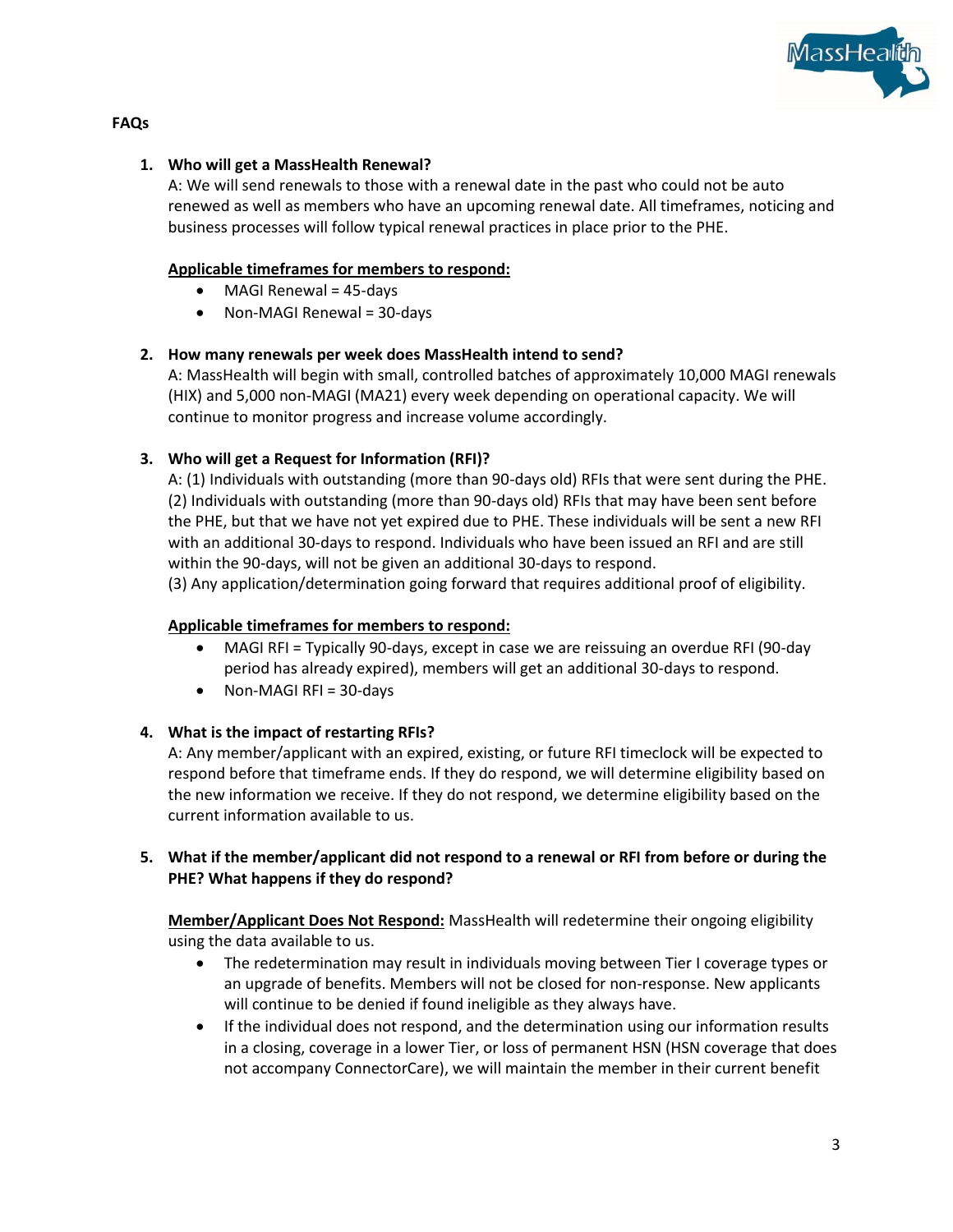

through the end of the public health emergency period or until another redetermination occurs that results in an upgrade or change in the same tier.

**Member/Applicant Does Respond:** If the member responds to the renewal/RFI within the applicable timeframe, changes may occur if member is determined eligible for another coverage type within the same Tier. Individuals are not at risk of losing comprehensive coverage identified in Tier I.

### Examples

- $\triangleright$  An individual had CarePlus but has been determined disabled since the start of the PHE. This individual could move to Standard or CommonHealth depending on their circumstances.
- $\triangleright$  Adult with income less than 133% FPL was receiving Standard as a parent/caretaker but the youngest child in the household has turned 19. This individual could move to CarePlus or CommonHealth depending on their circumstances.
- $\triangleright$  An individual has CarePlus and reports an increase in income during the PHE. Based on the new information, the individual would now be eligible for ConnectorCare. This individual will NOT lose their MassHealth benefit. They will remain in CarePlus through the end of the PHE unless they voluntarily withdraw from MassHealth and ask to enroll in ConnectorCare.
- $\triangleright$  A single adult with MAGI FPL of 103% (2020 FPLs) on CarePlus reported pregnancy in 2020 and was moved to Standard under pregnant woman rules
	- $\circ$  The reported delivery date was January 11, 2021 which started the 60-day postpartum period.
	- o Postpartum period has an end date of March 31, 2021.
	- o On April 1, 2021, individual is redetermined by the system using the data we have on file and verified to have MAGI FPL of 75% (2021 FPLs) for household of 2.
	- o The determination results in Standard for mother as a parent/caretaker with income less than 133% FPL and a child under age 19.
- $\triangleright$  A single adult on CarePlus reports to be medically frail and is moved to Standard. Once MassHealth has applied the medically frail indicator, the individual will remain in Standard and will not be placed back in CarePlus because of renewals or RFIs.

#### **6. Will members get standard eligibility notices?**

A: Yes, members and applicants will receive standard renewal, RFI, and decision notices.

#### **7. Will members get an advance notice? Will it have appeal rights?**

A: Yes, members will get 10-days advance notice with appeal rights if adversely impacted. *In the case the determination results in an upgrade, the richer benefit is provided 10 days retroactive and we close the lesser one immediately.* 

#### **8. Will members experience any increases in premium amounts charged during the PHE?**

A: No, MassHealth has implemented measures to ensure a member's premium amount is not increased during the public health emergency. While, the eligibility systems still recalculate and eligibility notices continue to display any changes in premium amount, members will not be